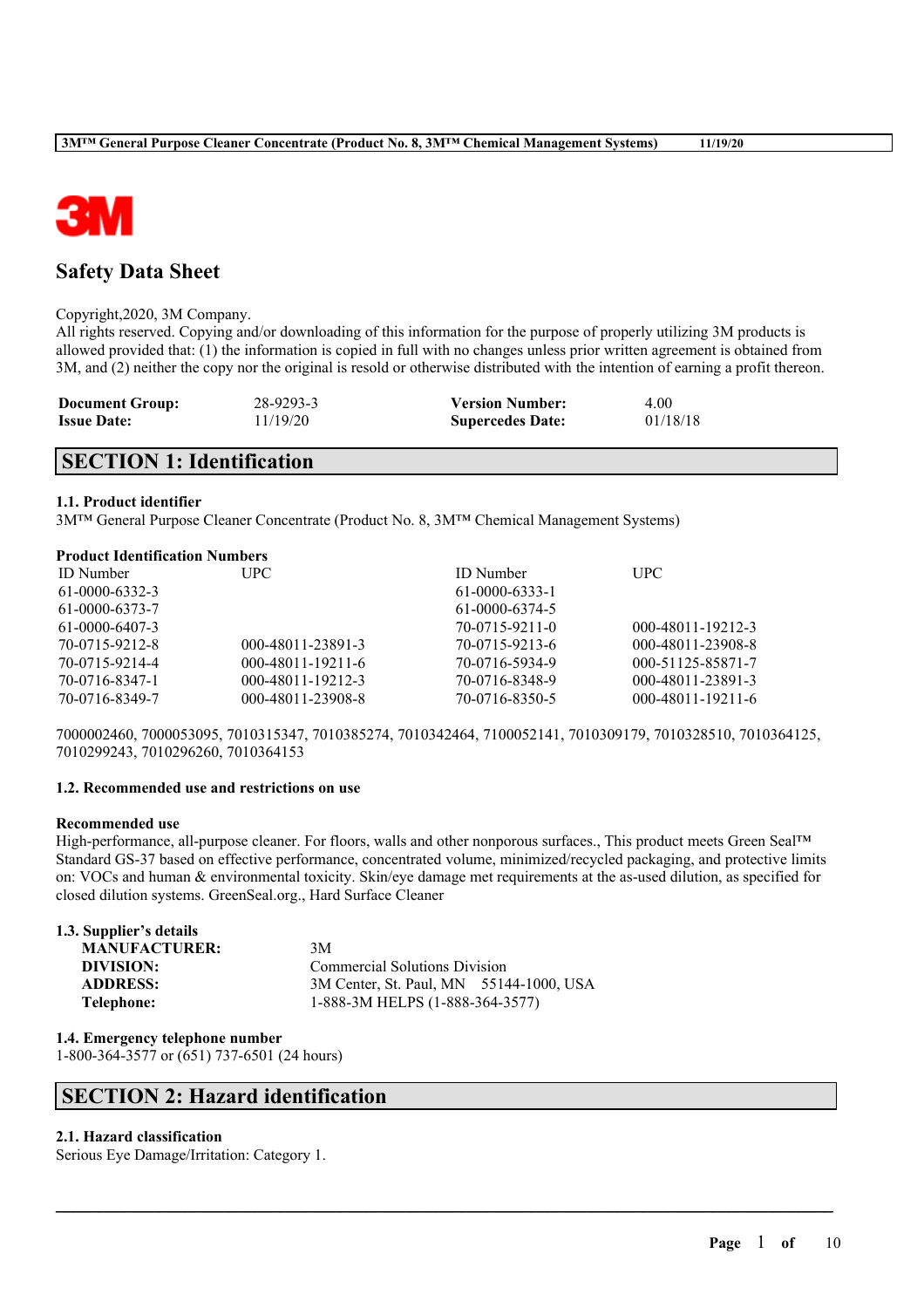**2.2. Label elements Signal word** Danger

#### **Symbols** Corrosion |

**Pictograms**



**Hazard Statements** Causes serious eye damage.

### **Precautionary Statements**

**Prevention:** Wear eye/face protection.

### **Response:**

IF IN EYES: Rinse cautiously with water for several minutes. Remove contact lenses, if present and easy to do. Continue rinsing.

Immediately call a POISON CENTER or doctor/physician.

## **SECTION 3: Composition/information on ingredients**

| Ingredient                                   | <b>C.A.S. No.</b> | $%$ by Wt                    |
|----------------------------------------------|-------------------|------------------------------|
| <b>WATER</b>                                 | 7732-18-5         | 90 Trade Secret *<br>$60 -$  |
| Non-ionic Surfactants (NJTSRN 04499600-6633) | Trade Secret*     | 30 Trade Secret *<br>$10 -$  |
| Surfactant (NJTSRN 04499600-6632)            | Trade Secret*     | 1 - 5 Trade Secret *         |
| <b>SODIUM CARBONATE</b>                      | 497-19-8          | $0.5 - 1.5$ Trade Secret $*$ |
| Caprylyl Pyrrolidone                         | 2687-94-7         | $0.5 - 1.0$ Trade Secret $*$ |
| ALCOHOLS AND POLYSILOXANE ADDUCT             | Trade Secret*     | $\leq$ 0.3 Trade Secret *    |
| <b>MIXTURE</b>                               |                   |                              |
| Fragrance                                    | Trade Secret*     | $\leq$ 0.25 Trade Secret *   |
| Polyethylene Glycol                          | 25322-68-3        | $0.025 - 0.05$ Trade         |
|                                              |                   | Secret *                     |
| Red 40                                       | 25956-17-6        | $\leq$ 0.01 Trade Secret *   |

NJTS or NJTSRN: New Jersey Trade Secret Registry Number.

\*The specific chemical identity and/or exact percentage (concentration) of this composition has been withheld as a trade secret.

 $\mathcal{L}_\mathcal{L} = \mathcal{L}_\mathcal{L} = \mathcal{L}_\mathcal{L} = \mathcal{L}_\mathcal{L} = \mathcal{L}_\mathcal{L} = \mathcal{L}_\mathcal{L} = \mathcal{L}_\mathcal{L} = \mathcal{L}_\mathcal{L} = \mathcal{L}_\mathcal{L} = \mathcal{L}_\mathcal{L} = \mathcal{L}_\mathcal{L} = \mathcal{L}_\mathcal{L} = \mathcal{L}_\mathcal{L} = \mathcal{L}_\mathcal{L} = \mathcal{L}_\mathcal{L} = \mathcal{L}_\mathcal{L} = \mathcal{L}_\mathcal{L}$ 

### **SECTION 4: First aid measures**

### **4.1. Description of first aid measures**

**Inhalation:**

Remove person to fresh air. If you feel unwell, get medical attention.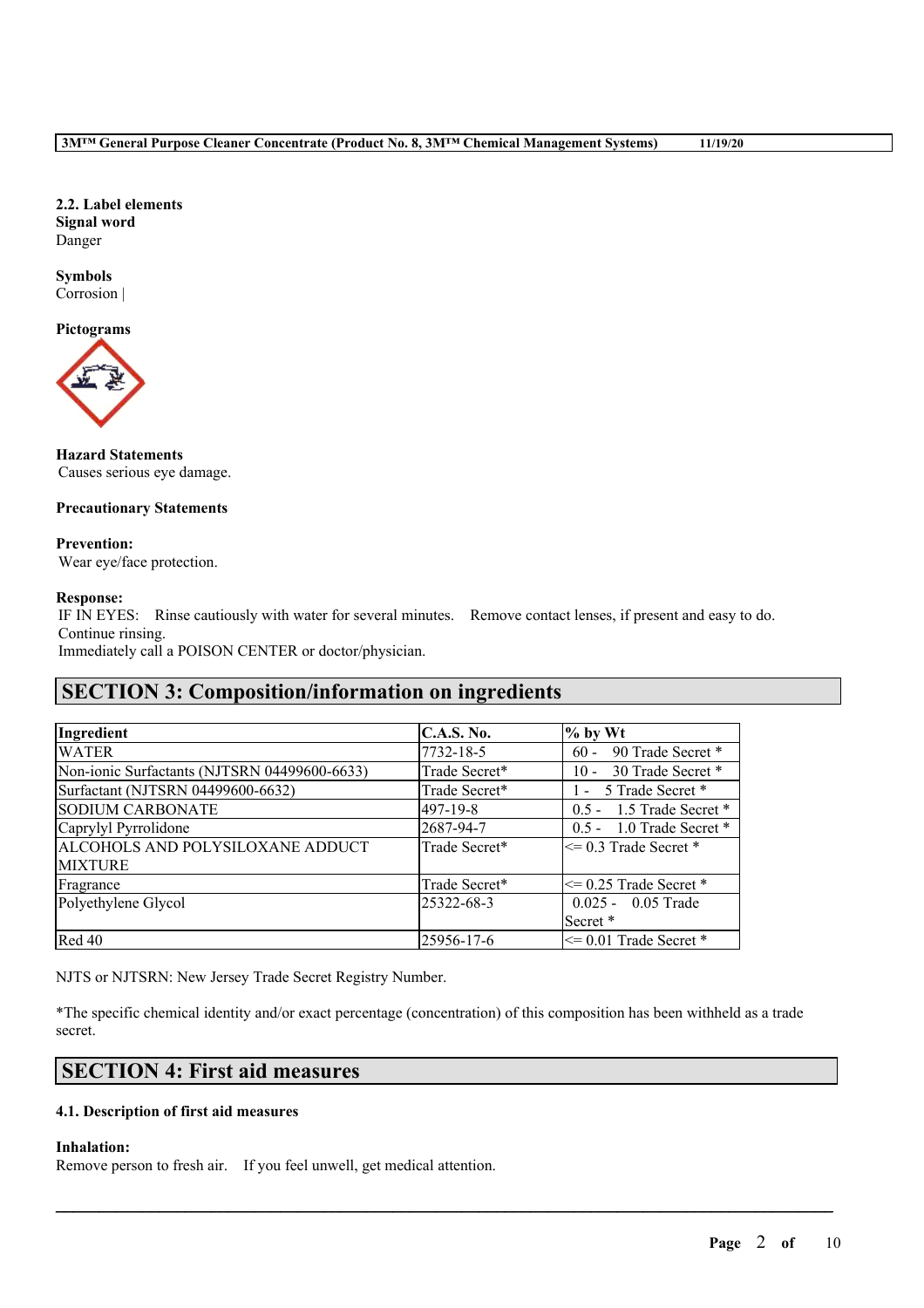#### **Skin Contact:**

Wash with soap and water. If signs/symptoms develop, get medical attention.

### **Eye Contact:**

Immediately flush with large amounts of water for at least 15 minutes. Remove contact lenses if easy to do. Continue rinsing. Immediately get medical attention.

### **If Swallowed:**

Rinse mouth. If you feel unwell, get medical attention.

#### **4.2. Most important symptoms and effects, both acute and delayed**

See Section 11.1. Information on toxicological effects.

### **4.3. Indication of any immediate medical attention and special treatment required**

Not applicable

### **SECTION 5: Fire-fighting measures**

#### **5.1. Suitable extinguishing media**

In case of fire: Use a fire fighting agent suitable for ordinary combustible material such as water or foam to extinguish.

#### **5.2. Special hazards arising from the substance or mixture**

None inherent in this product.

### **5.3. Special protective actions for fire-fighters**

Wear full protective clothing, including helmet, self-contained, positive pressure or pressure demand breathing apparatus, bunker coat and pants, bands around arms, waist and legs, face mask, and protective covering for exposed areas of the head.

### **SECTION 6: Accidental release measures**

### **6.1. Personal precautions, protective equipment and emergency procedures**

Evacuate area. Ventilate the area with fresh air. For large spill, or spills in confined spaces, provide mechanical ventilation to disperse or exhaust vapors, in accordance with good industrial hygiene practice. Warning! A motor could be an ignition source and could cause flammable gases or vapors in the spill area to burn or explode. Refer to other sections of this SDS for information regarding physical and health hazards, respiratory protection, ventilation, and personal protective equipment.

### **6.2. Environmental precautions**

Avoid release to the environment. For larger spills, cover drains and build dikes to prevent entry into sewer systems or bodies of water.

### **6.3. Methods and material for containment and cleaning up**

Contain spill. Working from around the edges of the spill inward, cover with bentonite, vermiculite, or commercially available inorganic absorbent material. Mix in sufficient absorbent until it appears dry. Remember, adding an absorbent material does not remove a physical, health, or environmental hazard. Collect as much of the spilled material as possible. Place in a metal container approved for transportation by appropriate authorities. Clean up residue with water. Seal the container. Dispose of collected material as soon as possible in accordance with applicable local/regional/national/international regulations.

### **SECTION 7: Handling and storage**

### **7.1. Precautions for safe handling**

For industrial/occupational use only. Not for consumer sale or use. This product is not intended to be used without prior dilution as specified on the product label. Grounding or safety shoes with electrostatic dissipating soles (ESD) are not required with a chemical dispensing system. Keep out of reach of children. Avoid breathing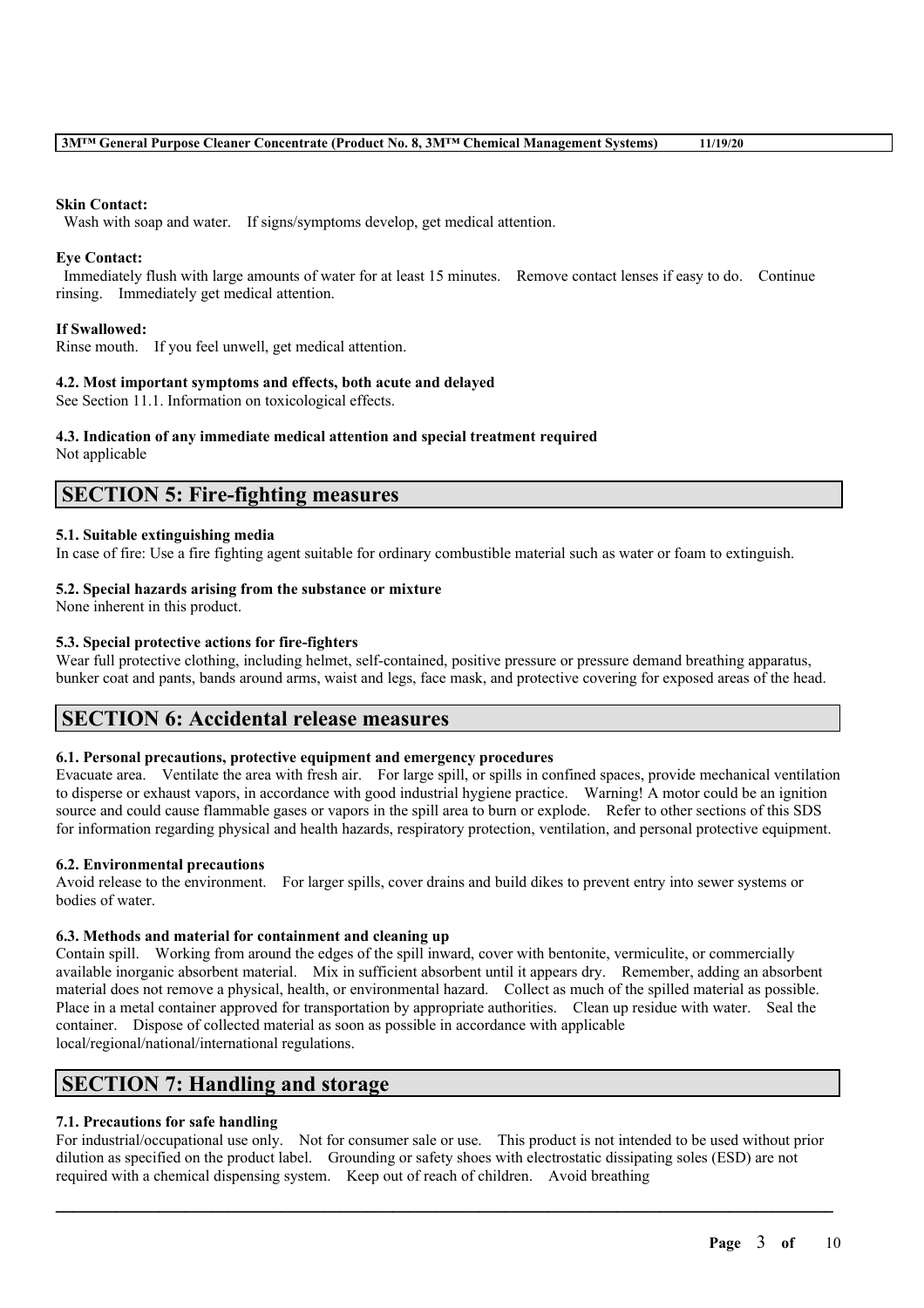### **3M™ General Purpose Cleaner Concentrate (Product No. 8, 3M™ Chemical Management Systems) 11/19/20**

dust/fume/gas/mist/vapors/spray. Do not get in eyes, on skin, or on clothing. Do not eat, drink or smoke when using this product. Wash thoroughly after handling. Avoid release to the environment. Avoid contact with oxidizing agents (eg. chlorine, chromic acid etc.)

### **7.2. Conditions for safe storage including any incompatibilities**

Store away from oxidizing agents.

### **SECTION 8: Exposure controls/personal protection**

### **8.1. Control parameters**

#### **Occupational exposure limits**

If a component is disclosed in section 3 but does not appear in the table below, an occupational exposure limit is not available for the component.

| Ingredient          | No.<br>C.A.S.     | <b>Agency</b> | Limit type               | <b>Additional Comments</b> |
|---------------------|-------------------|---------------|--------------------------|----------------------------|
| Polyethylene Glycol | 25322-68-3   AIHA |               | TWA(as aerosol):10 mg/m3 |                            |

ACGIH : American Conference of Governmental Industrial Hygienists

AIHA : American Industrial Hygiene Association

CMRG : Chemical Manufacturer's Recommended Guidelines

OSHA : United States Department of Labor - Occupational Safety and Health Administration

TWA: Time-Weighted-Average

STEL: Short Term Exposure Limit

CEIL: Ceiling

#### **8.2. Exposure controls**

### **8.2.1. Engineering controls**

NOTE: When used with a chemical dispensing system as directed, special ventilation is not required. Use general dilution ventilation and/or local exhaust ventilation to control airborne exposures to below relevant Exposure Limits and/or control dust/fume/gas/mist/vapors/spray. If ventilation is not adequate, use respiratory protection equipment.

### **8.2.2. Personal protective equipment (PPE)**

### **Eye/face protection**

NOTE: When used with a chemical dispensing system as directed, eye contact with the concentrate is not expected to occur. If the product is not used with a chemical dispensing system or if there is an accidental release, wear protective eye/face protection. Select and use eye/face protection to prevent contact based on the results of an exposure assessment. The following eye/face protection(s) are recommended:

Full Face Shield

Indirect Vented Goggles

### **Skin/hand protection**

NOTE: When used with a chemical dispensing system as directed, skin contact with the concentrate is not expected to occur. If product is not used with a chemical dispensing system or if there is an accidental release:

Select and use gloves and/or protective clothing approved to relevant local standards to prevent skin contact based on the results of an exposure assessment. Selection should be based on use factors such as exposure levels, concentration of the substance or mixture, frequency and duration, physical challenges such as temperature extremes, and other use conditions. Consult with your glove and/or protective clothing manufacturer for selection of appropriate compatible gloves/protective clothing.

Note: Nitrile gloves may be worn over polymer laminate gloves to improve dexterity.

Gloves made from the following material(s) are recommended: Polymer laminate

When only incidental contact is anticipated, alternative glove material(s) may be used. If contact with the glove does occur, remove immediately and replace with a set of new gloves. For incidental contact, gloves made of the following material(s) may be used:Nitrile Rubber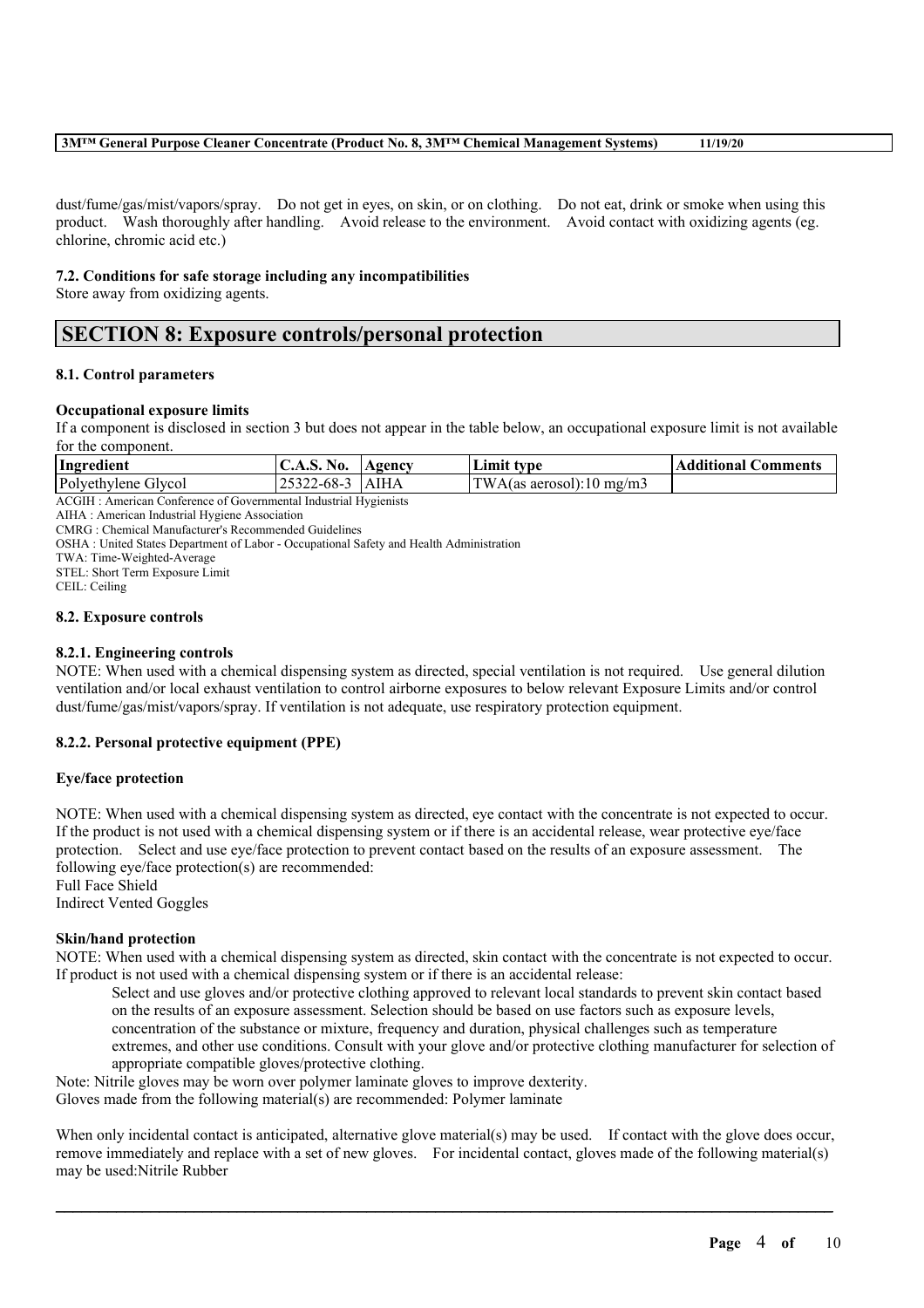#### **Respiratory protection**

NOTE: When used with a chemical dispensing system as directed, respiratory protection is not required. If product is not used with a chemical dispensing system or if there is an accidental release:

An exposure assessment may be needed to decide if a respirator is required. If a respirator is needed, use respirators as part of a full respiratory protection program. Based on the results of the exposure assessment, select from the following respirator type(s) to reduce inhalation exposure:

Half facepiece or full facepiece air-purifying respirator suitable for organic vapors and particulates

For questions about suitability for a specific application, consult with your respirator manufacturer.

### **SECTION 9: Physical and chemical properties**

### **9.1. Information on basic physical and chemical properties**

| Appearance                                |                                                           |  |  |
|-------------------------------------------|-----------------------------------------------------------|--|--|
| <b>Physical state</b>                     | Liquid                                                    |  |  |
| Color                                     | Red                                                       |  |  |
| <b>Specific Physical Form:</b>            | Liquid                                                    |  |  |
| Odor                                      | Citrus                                                    |  |  |
| <b>Odor threshold</b>                     | No Data Available                                         |  |  |
| pН                                        | $10 - 11$                                                 |  |  |
| <b>Melting point</b>                      | Not Applicable                                            |  |  |
| <b>Boiling Point</b>                      | $> 212$ °F                                                |  |  |
| <b>Flash Point</b>                        | 206.6 °F [Test Method: Closed Cup]                        |  |  |
| <b>Evaporation rate</b>                   | No Data Available                                         |  |  |
| <b>Flammability (solid, gas)</b>          | Not Applicable                                            |  |  |
| <b>Flammable Limits(LEL)</b>              | No Data Available                                         |  |  |
| <b>Flammable Limits(UEL)</b>              | No Data Available                                         |  |  |
| <b>Vapor Pressure</b>                     | No Data Available                                         |  |  |
| <b>Vapor Density</b>                      | No Data Available                                         |  |  |
| <b>Density</b>                            | $8.65$ lb/gal                                             |  |  |
| <b>Specific Gravity</b>                   | 1.036 $[RefStd:WATER=1]$                                  |  |  |
| <b>Solubility in Water</b>                | Complete                                                  |  |  |
| Solubility- non-water                     | No Data Available                                         |  |  |
| Partition coefficient: n-octanol/water    | No Data Available                                         |  |  |
| <b>Autoignition temperature</b>           | No Data Available                                         |  |  |
| <b>Decomposition temperature</b>          | No Data Available                                         |  |  |
| <b>Viscosity</b>                          | $<$ 100 centipoise                                        |  |  |
| Molecular weight                          | Not Applicable                                            |  |  |
| <b>Volatile Organic Compounds</b>         | < 0.5 % weight [Test Method: calculated per CARB title 2] |  |  |
| <b>VOC Less H2O &amp; Exempt Solvents</b> | < 7 g/l [Test Method: calculated per CARB title 2]        |  |  |

### **SECTION 10: Stability and reactivity**

#### **10.1. Reactivity**

This material may be reactive with certain agents under certain conditions - see the remaining headings in this section.

 $\mathcal{L}_\mathcal{L} = \mathcal{L}_\mathcal{L} = \mathcal{L}_\mathcal{L} = \mathcal{L}_\mathcal{L} = \mathcal{L}_\mathcal{L} = \mathcal{L}_\mathcal{L} = \mathcal{L}_\mathcal{L} = \mathcal{L}_\mathcal{L} = \mathcal{L}_\mathcal{L} = \mathcal{L}_\mathcal{L} = \mathcal{L}_\mathcal{L} = \mathcal{L}_\mathcal{L} = \mathcal{L}_\mathcal{L} = \mathcal{L}_\mathcal{L} = \mathcal{L}_\mathcal{L} = \mathcal{L}_\mathcal{L} = \mathcal{L}_\mathcal{L}$ 

#### **10.2. Chemical stability**

Stable.

#### **10.3. Possibility of hazardous reactions**

Hazardous polymerization will not occur.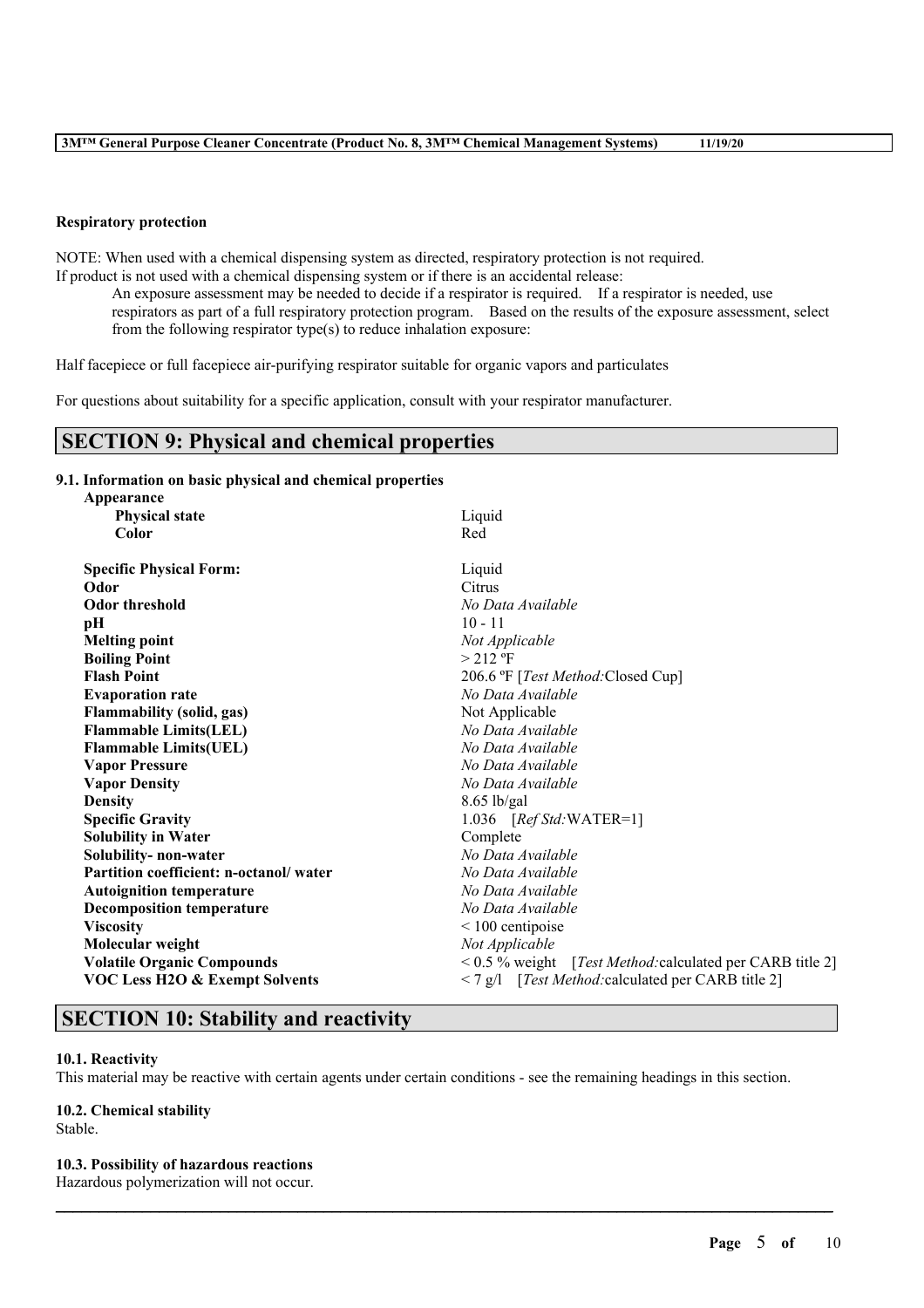**10.4. Conditions to avoid** None known.

#### **10.5. Incompatible materials** Strong oxidizing agents

**10.6. Hazardous decomposition products**

**Substance**<br> **Carbon monoxide**<br> **Carbon monoxide**<br> **Carbon monoxide**<br> **Carbon monoxide** Carbon monoxide Carbon dioxide Not Specified Oxides of Nitrogen Not Specified

### **SECTION 11: Toxicological information**

The information below may not be consistent with the material classification in Section 2 if specific ingredient **classifications are mandated by a competent authority. In addition, toxicological data on ingredients may not be** reflected in the material classification and/or the signs and symptoms of exposure, because an ingredient may be present below the threshold for labeling, an ingredient may not be available for exposure, or the data may not be **relevant to the material as a whole.**

**11.1. Information on Toxicological effects**

**Signs and Symptoms of Exposure**

### Based on test data and/or information on the components, this material may produce the following health effects:

#### **Inhalation:**

Respiratory Tract Irritation: Signs/symptoms may include cough, sneezing, nasal discharge, headache, hoarseness, and nose and throat pain.

### **Skin Contact:**

Mild Skin Irritation: Signs/symptoms may include localized redness, swelling, itching, and dryness.

### **Eye Contact:**

Corrosive (Eye Burns): Signs/symptoms may include cloudy appearance of the cornea, chemical burns, severe pain, tearing, ulcerations, significantly impaired vision or complete loss of vision.

### **Ingestion:**

Gastrointestinal Irritation: Signs/symptoms may include abdominal pain, stomach upset, nausea, vomiting and diarrhea.

### **Toxicological Data**

If a component is disclosed in section 3 but does not appear in a table below, either no data are available for that endpoint or the data are not sufficient for classification.

#### **Acute Toxicity**

| <b>Name</b>                                  | Route     | <b>Species</b> | Value                                             |
|----------------------------------------------|-----------|----------------|---------------------------------------------------|
| Overall product                              | Dermal    |                | No data available; calculated $ATE > 5,000$ mg/kg |
| Overall product                              | Ingestion |                | No data available; calculated $ATE > 5,000$ mg/kg |
| Non-ionic Surfactants (NJTSRN 04499600-6633) | Dermal    | Rabbit         | $LD50 > 11,200$ mg/kg                             |
| Non-ionic Surfactants (NJTSRN 04499600-6633) | Ingestion | Rat            | $\overline{LD50}$ 3,730 mg/kg                     |
| Surfactant (NJTSRN 04499600-6632)            | Dermal    | Rabbit         | $LD50 > 2,000$ mg/kg                              |
| Surfactant (NJTSRN 04499600-6632)            | Ingestion | Rat            | $LD50 > 700$ mg/kg                                |
| <b>SODIUM CARBONATE</b>                      | Dermal    | Rabbit         | $LD50 > 2,000$ mg/kg                              |
| <b>SODIUM CARBONATE</b>                      | Ingestion | Rat            | $LD50$ 2,800 mg/kg                                |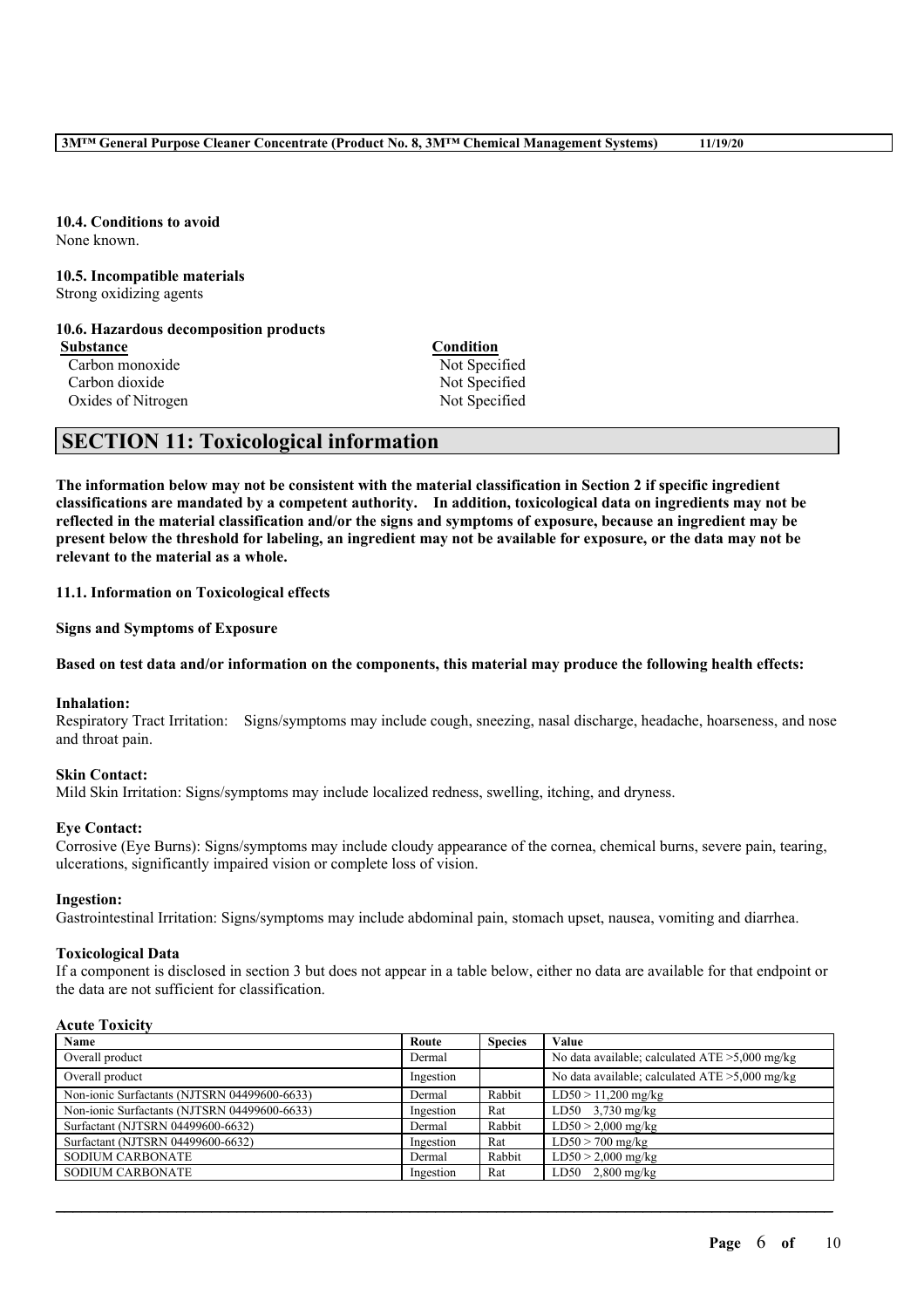### **3M™ General Purpose Cleaner Concentrate (Product No. 8, 3M™ Chemical Management Systems) 11/19/20**

| Caprylyl Pyrrolidone | Dermal    | Rabbit | $LD50 > 2,000$ mg/kg  |
|----------------------|-----------|--------|-----------------------|
| Caprylyl Pyrrolidone | Ingestion | Rat    | $LD50$ 2,050 mg/kg    |
| Polvethylene Glycol  | Dermal    | Rabbit | $LD50 > 20,000$ mg/kg |
| Polvethylene Glycol  | Ingestion | Rat    | $LD50$ 32,770 mg/kg   |
| Red 40               | Dermal    | Rabbit | $LD50 > 10,000$ mg/kg |
| Red 40               | Ingestion | Rat    | $LD50 > 10,000$ mg/kg |

ATE = acute toxicity estimate

### **Skin Corrosion/Irritation**

| Name                              | <b>Species</b> | Value                     |
|-----------------------------------|----------------|---------------------------|
|                                   |                |                           |
| Surfactant (NJTSRN 04499600-6632) | similar        | Irritant                  |
|                                   | health         |                           |
|                                   | hazards        |                           |
| <b>SODIUM CARBONATE</b>           | Rabbit         | No significant irritation |
| Polyethylene Glycol               | Rabbit         | Minimal irritation        |
| Red 40                            | Human          | No significant irritation |
|                                   | and            |                           |
|                                   | animal         |                           |

### **Serious Eye Damage/Irritation**

| Name                              | <b>Species</b> | Value         |
|-----------------------------------|----------------|---------------|
|                                   |                |               |
| Surfactant (NJTSRN 04499600-6632) | Professio      | Corrosive     |
|                                   | nal            |               |
|                                   | judgeme        |               |
|                                   | nt             |               |
| <b>SODIUM CARBONATE</b>           | Rabbit         | Corrosive     |
| Polyethylene Glycol               | Rabbit         | Mild irritant |

### **Skin Sensitization**

| Name                | <b>Species</b>          | Value          |
|---------------------|-------------------------|----------------|
| Polyethylene Glycol | $\sim$ $\sim$<br>Guinea | Not classified |
|                     | pig                     |                |
| Red 40              | Human                   | Not classified |

### **Photosensitization**

| $\rightarrow$<br>Name       | $\sim$<br>Species | 'alue                                                 |
|-----------------------------|-------------------|-------------------------------------------------------|
| Red<br>$\overline{A}$<br>__ | Human             | ---<br>N <sub>0</sub><br>an.<br>sensitizini<br>``\\\. |

#### **Respiratory Sensitization**

For the component/components, either no data are currently available or the data are not sufficient for classification.

### **Germ Cell Mutagenicity**

| Name                | Route    | Value         |
|---------------------|----------|---------------|
|                     |          |               |
| SODIUM CARBONATE    | In Vitro | Not mutagenic |
| Polvethylene Glycol | In Vitro | Not mutagenic |
| Polvethylene Glycol | In vivo  | Not mutagenic |
| Red 40              | In Vitro | Not mutagenic |

### **Carcinogenicity**

| $\mathbf{v}$<br>Name                   | Route     | <b>Species</b> | $\mathbf{v}$<br>⁄ alue    |
|----------------------------------------|-----------|----------------|---------------------------|
| $\mathbf{r}$<br>Polvethylene<br>Givcol | Ingestion | Rat            | carcinogenic<br>NM<br>NUI |
| Red 40                                 | Ingestion | Rat            | carcinogenic<br>Not       |

 $\mathcal{L}_\mathcal{L} = \mathcal{L}_\mathcal{L} = \mathcal{L}_\mathcal{L} = \mathcal{L}_\mathcal{L} = \mathcal{L}_\mathcal{L} = \mathcal{L}_\mathcal{L} = \mathcal{L}_\mathcal{L} = \mathcal{L}_\mathcal{L} = \mathcal{L}_\mathcal{L} = \mathcal{L}_\mathcal{L} = \mathcal{L}_\mathcal{L} = \mathcal{L}_\mathcal{L} = \mathcal{L}_\mathcal{L} = \mathcal{L}_\mathcal{L} = \mathcal{L}_\mathcal{L} = \mathcal{L}_\mathcal{L} = \mathcal{L}_\mathcal{L}$ 

### **Reproductive Toxicity**

### **Reproductive and/or Developmental Effects**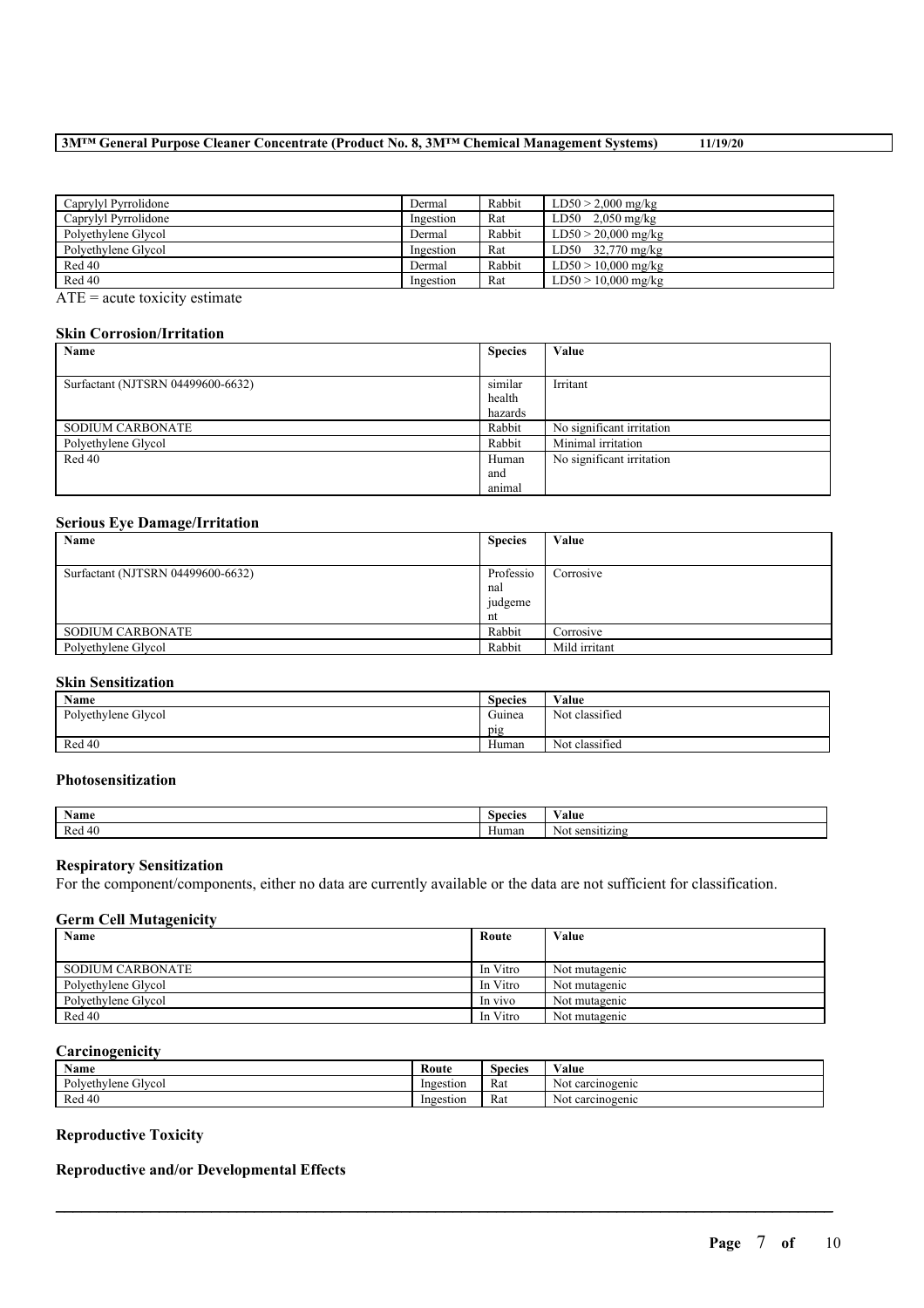### **3M™ General Purpose Cleaner Concentrate (Product No. 8, 3M™ Chemical Management Systems) 11/19/20**

| Name                    | Route             | <b>Value</b>                                          | <b>Species</b> | <b>Test Result</b>                           | <b>Exposure</b>             |
|-------------------------|-------------------|-------------------------------------------------------|----------------|----------------------------------------------|-----------------------------|
|                         |                   |                                                       |                |                                              | <b>Duration</b>             |
| <b>SODIUM CARBONATE</b> | Ingestion         | Not classified for development                        | Mouse          | <b>NOAEL 340</b><br>mg/kg/day                | during<br>organogenesi<br>S |
| Polyethylene Glycol     | Ingestion         | Not classified for female reproduction                | Rat            | <b>NOAEL 1,125</b><br>mg/kg/day              | during<br>gestation         |
| Polyethylene Glycol     | Ingestion         | Not classified for male reproduction                  | Rat            | <b>NOAEL 5699</b><br>$+/- 1341$<br>mg/kg/day | 5 days                      |
| Polyethylene Glycol     | Not.<br>Specified | Not classified for reproduction and/or<br>development |                | NOEL N/A                                     |                             |
| Polyethylene Glycol     | Ingestion         | Not classified for development                        | Mouse          | <b>NOAEL 562</b><br>mg/animal/da             | during<br>gestation         |
| Red 40                  | Ingestion         | Not classified for female reproduction                | Rat            | <b>NOAEL 3,600</b><br>mg/kg/day              | 2 generation                |
| Red 40                  | Ingestion         | Not classified for male reproduction                  | Rat            | <b>NOAEL 2,830</b><br>mg/kg/day              | 2 generation                |
| Red 40                  | Ingestion         | Not classified for development                        | Rat            | <b>NOAEL 3.600</b><br>mg/kg/day              | 2 generation                |

### **Target Organ(s)**

### **Specific Target Organ Toxicity - single exposure**

| Name                                 | Route      | Target Organ(s)        | ∀alue                            | <b>Species</b>               | <b>Test Result</b>                   | Exposure<br><b>Duration</b> |
|--------------------------------------|------------|------------------------|----------------------------------|------------------------------|--------------------------------------|-----------------------------|
| Surfactant (NJTSRN<br>04499600-6632) | Inhalation | respiratory irritation | May cause respiratory irritation | similar<br>health<br>hazards | <b>NOAEL Not</b><br>available        |                             |
| Polyethylene Glycol                  | Inhalation | respiratory irritation | Not classified                   | Rat                          | <b>NOAEL</b><br>$1.008 \text{ mg/l}$ | 2 weeks                     |

### **Specific Target Organ Toxicity - repeated exposure**

| Name                | Route      | <b>Target Organ(s)</b>                                                                                                                                     | Value          | <b>Species</b> | <b>Test Result</b>                 | <b>Exposure</b><br><b>Duration</b> |
|---------------------|------------|------------------------------------------------------------------------------------------------------------------------------------------------------------|----------------|----------------|------------------------------------|------------------------------------|
| SODIUM CARBONATE    | Inhalation | respiratory system                                                                                                                                         | Not classified | Rat            | LOAEL 0.07<br>mg/l                 | 3 months                           |
| Polyethylene Glycol | Inhalation | respiratory system                                                                                                                                         | Not classified | Rat            | <b>NOAEL</b><br>$1.008$ mg/l       | 2 weeks                            |
| Polyethylene Glycol | Ingestion  | kidney and/or<br>bladder   heart  <br>endocrine system  <br>hematopoietic<br>system   liver  <br>nervous system                                            | Not classified | Rat            | <b>NOAEL</b><br>5,640<br>mg/kg/day | 13 weeks                           |
| Red 40              | Dermal     | skin                                                                                                                                                       | Not classified | Mouse          | <b>NOAEL 167</b><br>mg/kg/day      | 20 months                          |
| Red 40              | Ingestion  | endocrine system                                                                                                                                           | Not classified | Mouse          | <b>NOAEL</b><br>8,350<br>mg/kg/day | 1 generation                       |
| Red 40              | Ingestion  | heart   bone marrow<br>hematopoietic<br>system   liver  <br>immune system  <br>nervous system  <br>eyes   kidney and/or<br>bladder   respiratory<br>system | Not classified | Rat            | <b>NOAEL</b><br>3,600<br>mg/kg/day | 1 generation                       |

### **Aspiration Hazard**

For the component/components, either no data are currently available or the data are not sufficient for classification.

 $\mathcal{L}_\mathcal{L} = \mathcal{L}_\mathcal{L} = \mathcal{L}_\mathcal{L} = \mathcal{L}_\mathcal{L} = \mathcal{L}_\mathcal{L} = \mathcal{L}_\mathcal{L} = \mathcal{L}_\mathcal{L} = \mathcal{L}_\mathcal{L} = \mathcal{L}_\mathcal{L} = \mathcal{L}_\mathcal{L} = \mathcal{L}_\mathcal{L} = \mathcal{L}_\mathcal{L} = \mathcal{L}_\mathcal{L} = \mathcal{L}_\mathcal{L} = \mathcal{L}_\mathcal{L} = \mathcal{L}_\mathcal{L} = \mathcal{L}_\mathcal{L}$ Please contact the address or phone number listed on the first page of the SDS for additional toxicological information **on this material and/or its components.**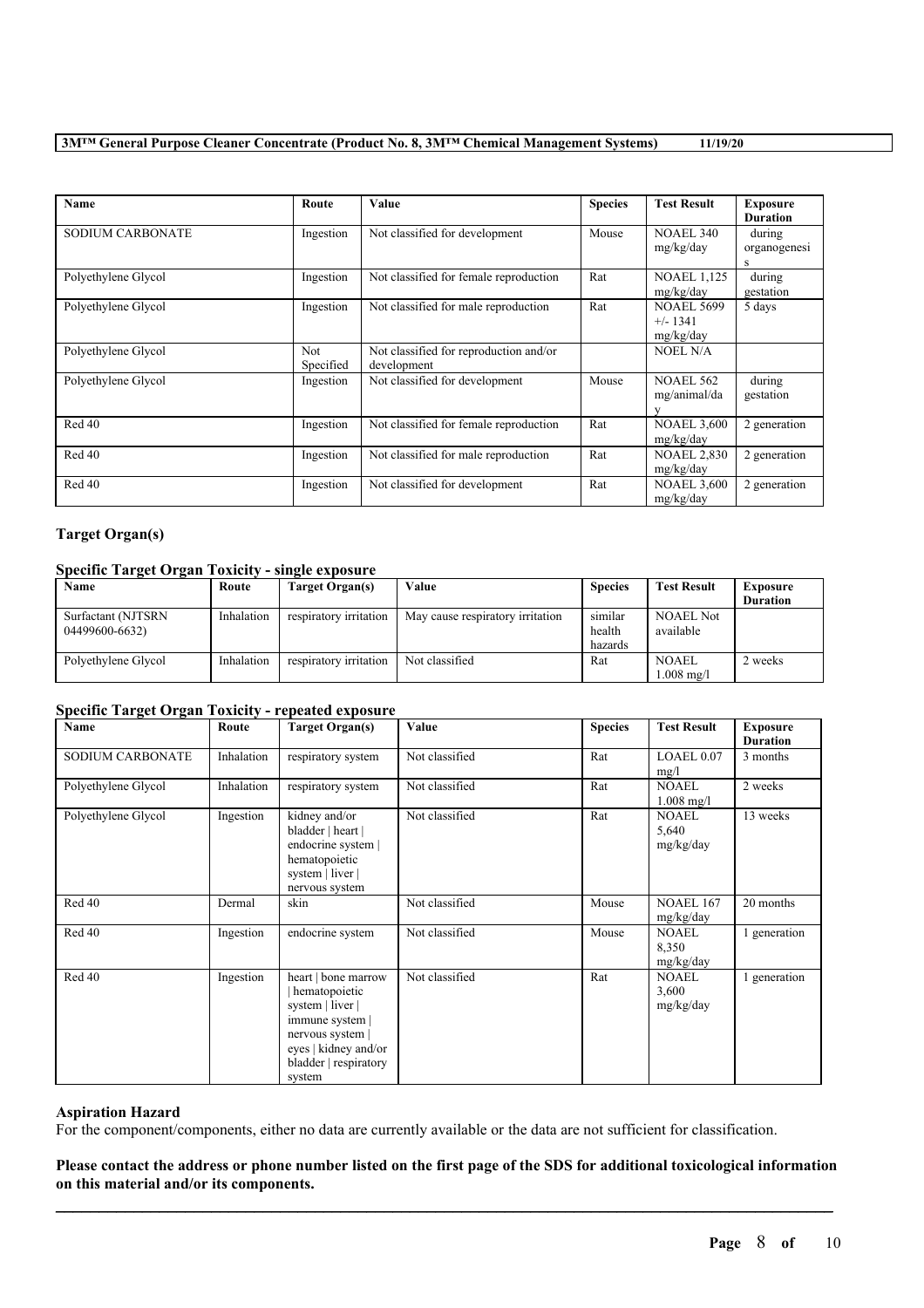### **SECTION 12: Ecological information**

### **Ecotoxicological information**

Please contact the address or phone number listed on the first page of the SDS for additional ecotoxicological information on this material and/or its components.

### **Chemical fate information**

Please contact the address or phone number listed on the first page of the SDS for additional chemical fate information on this material and/or its components.

### **SECTION 13: Disposal considerations**

#### **13.1. Disposal methods**

Dispose of contents/ container in accordance with the local/regional/national/international regulations.

Dispose of waste product in a permitted industrial waste facility. Empty drums/barrels/containers used for transporting and handling hazardous chemicals (chemical substances/mixtures/preparations classified as Hazardous as per applicable regulations) shall be considered, stored, treated & disposed of as hazardous wastes unless otherwise defined by applicable waste regulations. Consult with the respective regulating authorities to determine the available treatment and disposal facilities.

### **EPA Hazardous Waste Number (RCRA):** D009 (Mercury)

### **SECTION 14: Transport Information**

For Transport Information, please visit http://3M.com/Transportinfo or call 1-800-364-3577 or 651-737-6501.

### **SECTION 15: Regulatory information**

### **15.1. US Federal Regulations**

### **EPCRA 311/312 Hazard Classifications:**

**Physical Hazards** Not applicable

# **Health Hazards**

Serious eye damage or eye irritation

### **15.2. State Regulations**

### **15.3. Chemical Inventories**

The components of this material are in compliance with the provisions of Australia National Industrial Chemical Notification and Assessment Scheme (NICNAS). Certain restrictions may apply. Contact the selling division for additional information.

The components of this material are in compliance with the China "Measures on Environmental Management of New Chemical Substance". Certain restrictions may apply. Contact the selling division for additional information.

The components of this material are in compliance with the provisions of the Korean Toxic Chemical Control Law. Certain restrictions may apply. Contact the selling division for additional information.